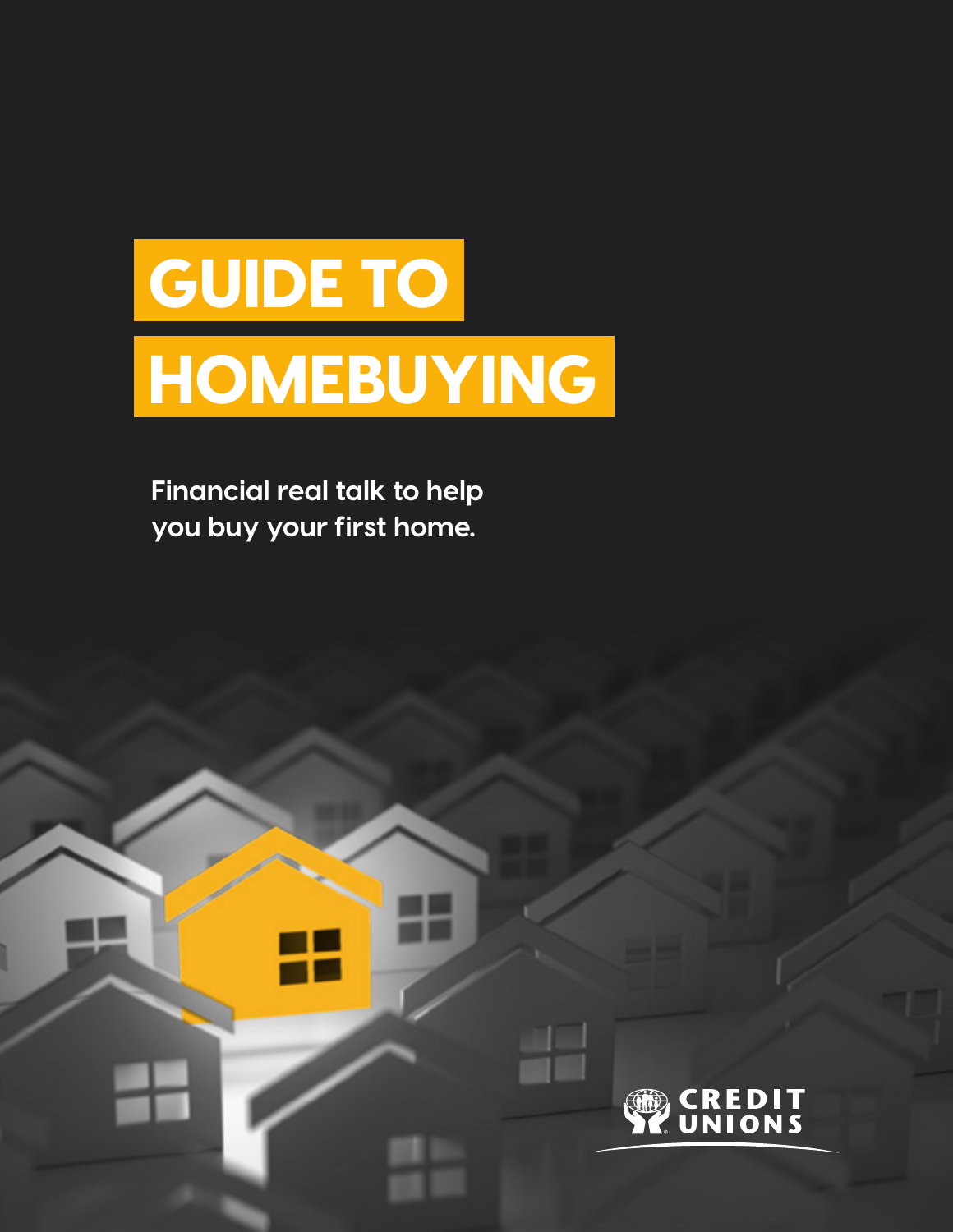Maybe you live in the best apartment ever with a great landlord and don't want to change a thing. Or maybe you've looked at how much rent money you've been putting in somebody else's pocket and have decided you're ready to look at your options. Either way, we can help.

## Are you ready for homeownership?

So, you think you might be interested, but where do you start? Condo or house? City or burbs? Fixed rate or variable mortgage? Open or closed? What's an amortization period, anyway?!

We're here to help you get the answers to all your questions. Buying your first home is an incredibly exciting time, and with the right partner helping you, it can be relatively painless, too.

A great place to start is with this guide. From helping you understand how much buying a home really costs, to walking you through the entire process right up to moving day, we'll cover all the stages of homeownership. This is the single biggest investment of your life! We'll help you do it right.

## Here are some things to think about.

#### **1. CAN I AFFORD TO BUY A HOME?**

The actual cost of buying a home goes beyond the purchase price and your mortgage payment. Aside from your scheduled mortgage payments, there are several upfront costs involved in the process like closing costs, inspections, appraisals, taxes, maintenance, legal fees, and a down payment. These costs should all be factored into your initial budget.

#### **2. CAN I AFFORD NOT TO?**

Think of homeownership as an investment in your future. If you have a stable, secure income, and are ready to start building equity, homeownership is definitely something you should investigate further.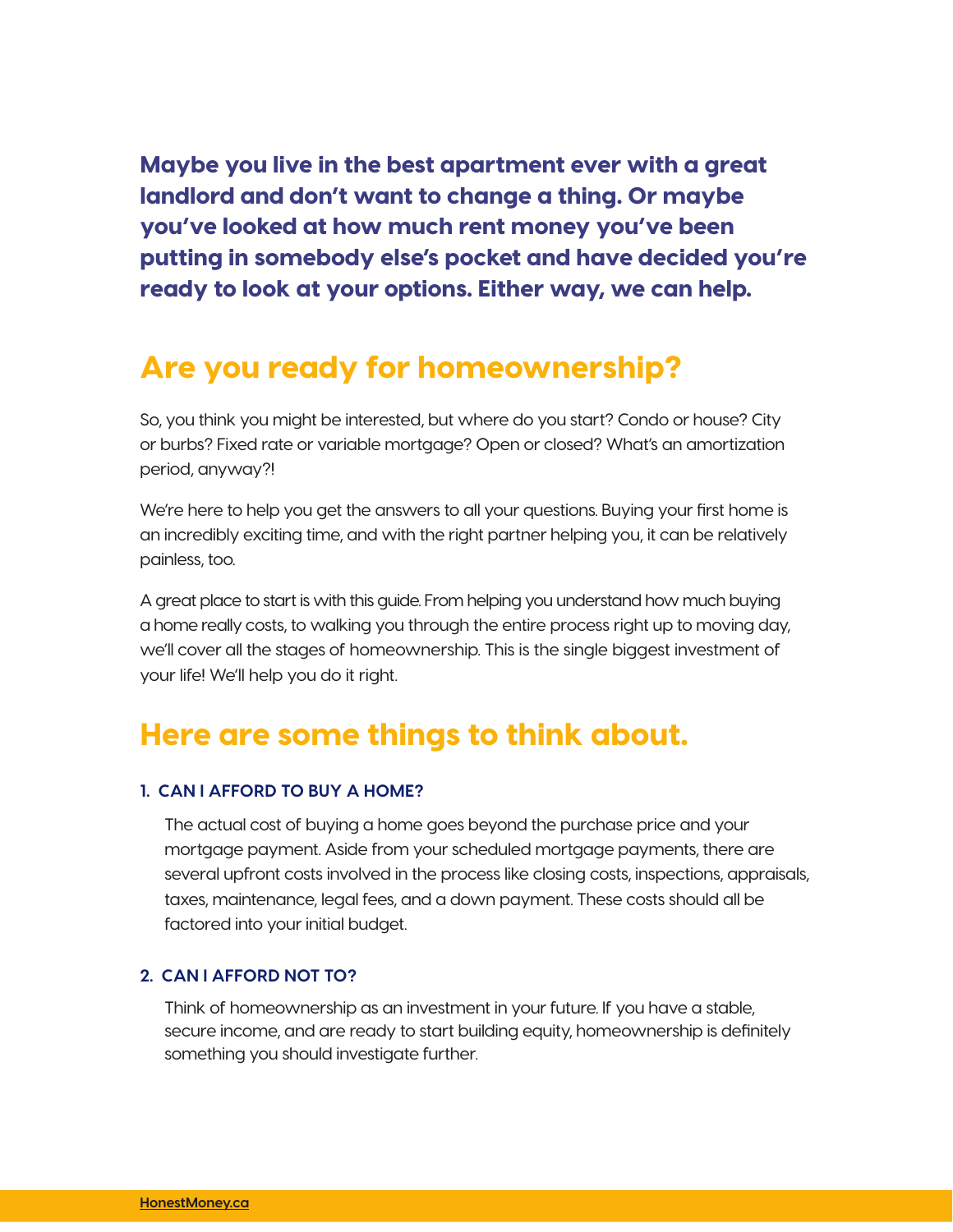#### **3. AM I READY FOR THE RESPONSIBILITY?**

When you own your own home, you can do whatever you want—so go ahead and paint that powder room lime green! On the other hand, you'll be on your own when it comes to fixing a clogged sink or if your washing machine bites the dust. There's no sugar-coating the fact that owning a home can be a lot of work. At the same time, there's a great reward in taking a house and really making it your home.

#### **4. WHAT EXACTLY DO I WANT/NEED IN A HOME?**

Are you looking for a home with a yard big enough to plant seven different varieties of kale? Or is downtown condo living more your style? What kind of neighbourhood do you want to live in? Are schools or public transit a consideration? Do you want your home to be move-in ready, or are you willing to roll-up your sleeves and get your hands dirty? Take the time to think about everything you're looking for in a home—from size, to location, to amenities—and write it all down. Take your list with you when you start looking at homes with your real estate agent. It'll help keep you on track.

#### **DOLLARS AND SENSE**

Your monthly housing costs (including your mortgage payment, property taxes, and heating expenses) should not be more than 35% of your gross monthly income.

Your entire monthly debt load (including housing costs, plus all other debt payments like student loans, car loans/leases, credit card payments, line of credit payments, etc.) should not be more than 42% of your gross monthly income.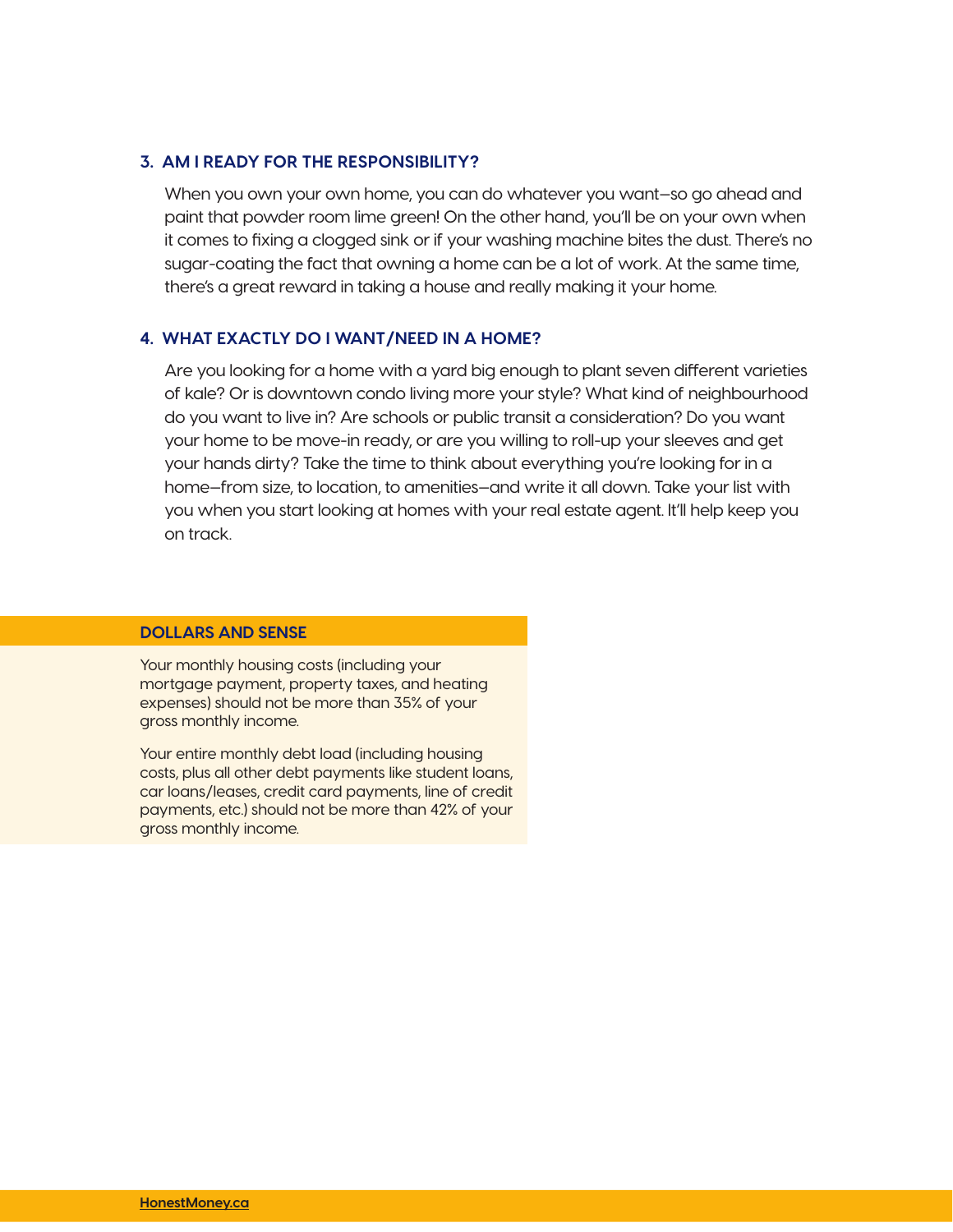## Things to consider when looking at a potential new home.

**LOCATION IS EVERYTHING.** While you can always add on an extra room or even a floor to your home, you can't exactly change your neighbourhood. Think about the things that are important to you—a big yard vs low-maintenance, rural vs urban, nearby amenities, transportation, etc. Keep these things in mind when you're exploring different neighbourhoods.

**SIZE IS HUGE.** There's such a thing as not having enough room. But it's also possible to have too much house. Think about what you need now, but also consider what you may need in the future. Home office? Kids' rooms? A finished basement? Make a list of the things you can't live without and take it with you when you look.

**KEEP AN OPEN MIND.** Look past the surface. A coat of paint, some new light fixtures, and different furniture can go a long way. The same goes for a house that has been professionally staged: Don't fall for it! Look beyond the presentation and focus on the structural features—that's really what you're buying.

**PEEK INTO THE CUPBOARDS AND CLOSETS.** Look up at the ceiling and down at the foundation. Flush the toilets. Turn on the showers. Check out every nook and cranny. If there are unexplained water marks on floors or ceilings, or hasty repair jobs, make note and have your home inspector take a closer look.

**ASK A LOT OF QUESTIONS.** The only question you will regret is the one you didn't ask. Ask questions as they pop into your head. How long did the previous owners live in the house? How old are the appliances? What are the neighbours like? When was the last time the roof was re-shingled? The real estate agent might not know all the answers, but they're questions worth asking.

**TAKE PHOTOS AND VIDEOS.** You think you'll remember the details, but you won't. When you get home, print out the photos and make notes on them. List your likes/ dislikes and the pros/cons for each. This is a good way to process what you've seen and will also come in handy when you've narrowed your search down to a couple of possibilities and want to look at them side-by-side.













**Location is everything**

**Keep an open mind Size is huge Take photos** 

**Peek into the cupboards and closets**

**Ask a lot of questions**

**and video**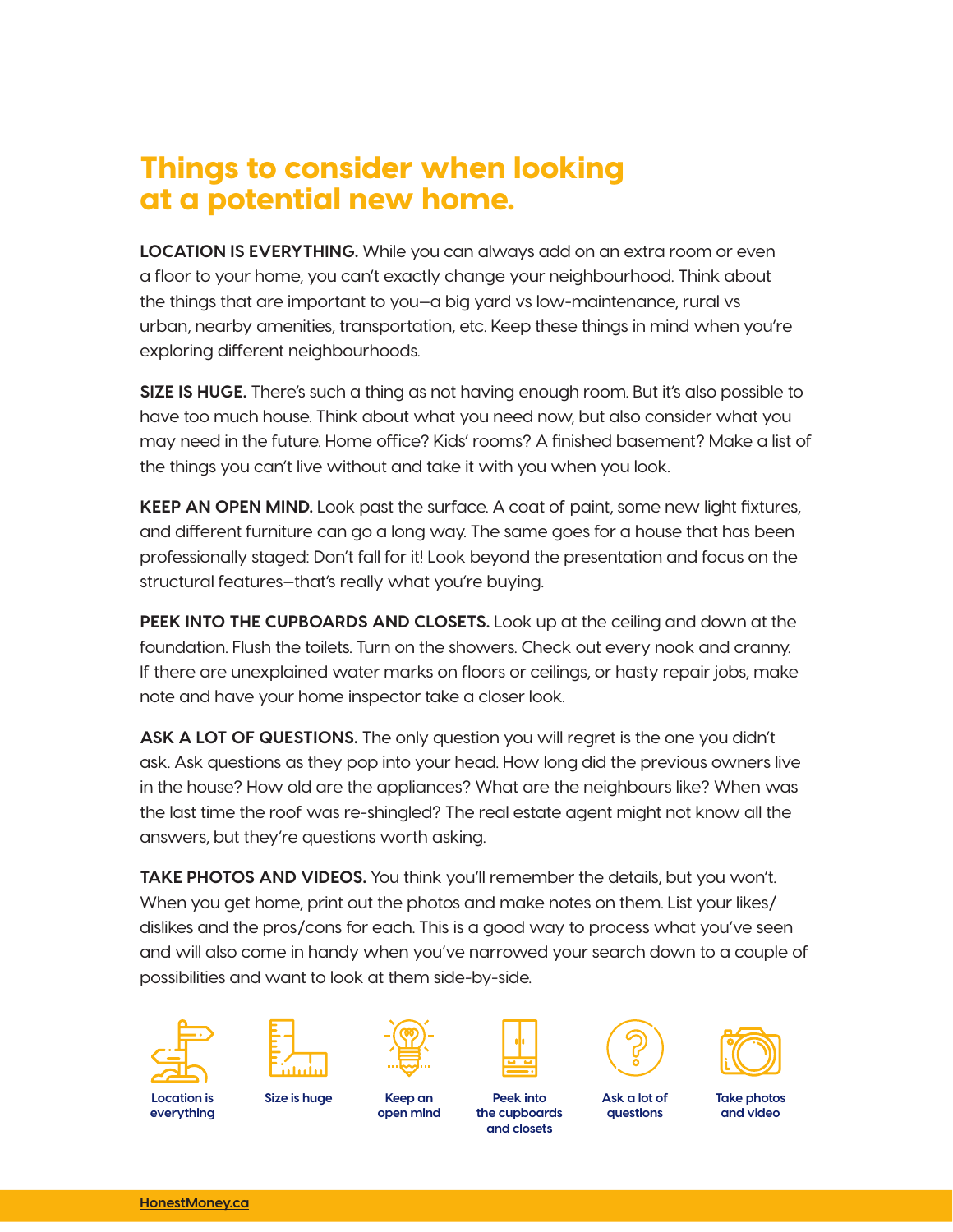# How does financing work?



#### **PRE-APPROVAL**

Getting approved for a mortgage to purchase your first home is a big deal. It's also a big financial commitment and an emotional decision. The first step to finding your way through the mortgage process is getting a financial institution's pre-approval on a mortgage amount. This will give you a frame of reference for what you can afford.

It all starts with a pre-approval meeting with a trusted financial institution. We recommend taking documents like ID, proof of address, proof of employment, proof of income, social insurance number, account balances, etc. (for a full checklist of documents to bring, refer to the Mortgage Document Checklist at the end of this guide) with you to this meeting. This will give the lender information about your overall financial situation, and will help them make recommendations that work for your individual needs.

Your down payment amount will be a big factor in determining your pre-approval amount. Down payments generally start from 5% of the purchase price. The more you can save toward your down payment, the more you'll save in the long run—we're talking thousands of dollars.



#### **WHAT EXACTLY IS A MORTGAGE?**

A mortgage is essentially a secured loan used to purchase a property. In order to guarantee the repayment of the loan, the property is used as security. This means your lender can take ownership of the property if payments are not made on time.



#### **HOW DOES IT WORK?**

#### **PRINCIPAL VS INTEREST**

Interest on a loan is essentially the "cost" of borrowing money for a set period of time. The borrower (you) pays interest to the lender (a financial institution like a credit union) in installments, along with payments on the principal loan amount.

Principal refers to the amount of money borrowed.

Together, interest and principal make up your house payments.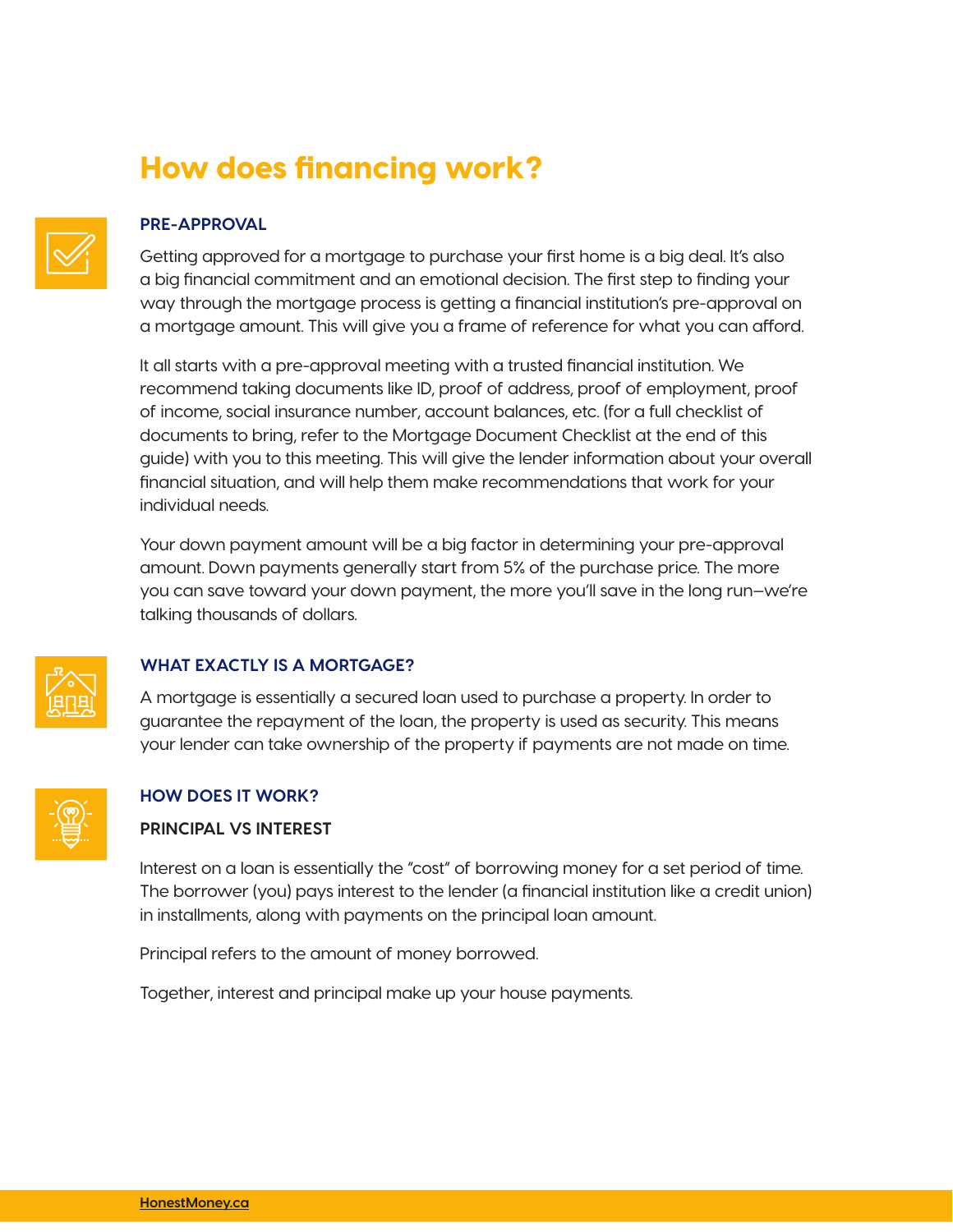

#### **WHAT IS A CONVENTIONAL VS HIGH RATIO MORTGAGE?**

**A CONVENTIONAL MORTGAGE** is a mortgage that is no more than 80% of the purchase price or the appraised value of the home (whichever is less). The benefit of a conventional mortgage is, if you can save at least 20% of your purchase price, you will save the added expense of having to pay for default insurance, which is required with a high ratio mortgage.

**A HIGH RATIO MORTGAGE** is a loan over 80% (up to 95%) of the purchase price, or appraised value of the home (whichever is less). This mortgage option requires the value of the mortgage to be insured against default by an approved insurer, like the Canada Mortgage and Housing Corporation (CMHC), a federal government corporation, or a private insurer, like Sagen™.

You will have to pay a premium for this insurance, which can be paid up front or included in the principal portion of your mortgage. The benefit of a high ratio mortgage is if you are unable to save a 20% down payment, you can still potentially purchase a home.



#### **WHAT ARE MY OTHER MORTGAGE OPTIONS?**

There are many different kinds of mortgages. Each feature different benefits or risks by offering different interest rates, flexibility in payment schedules, and options for renegotiation. We will discuss these options with you and answer any questions you may have about choosing the right mortgage for you.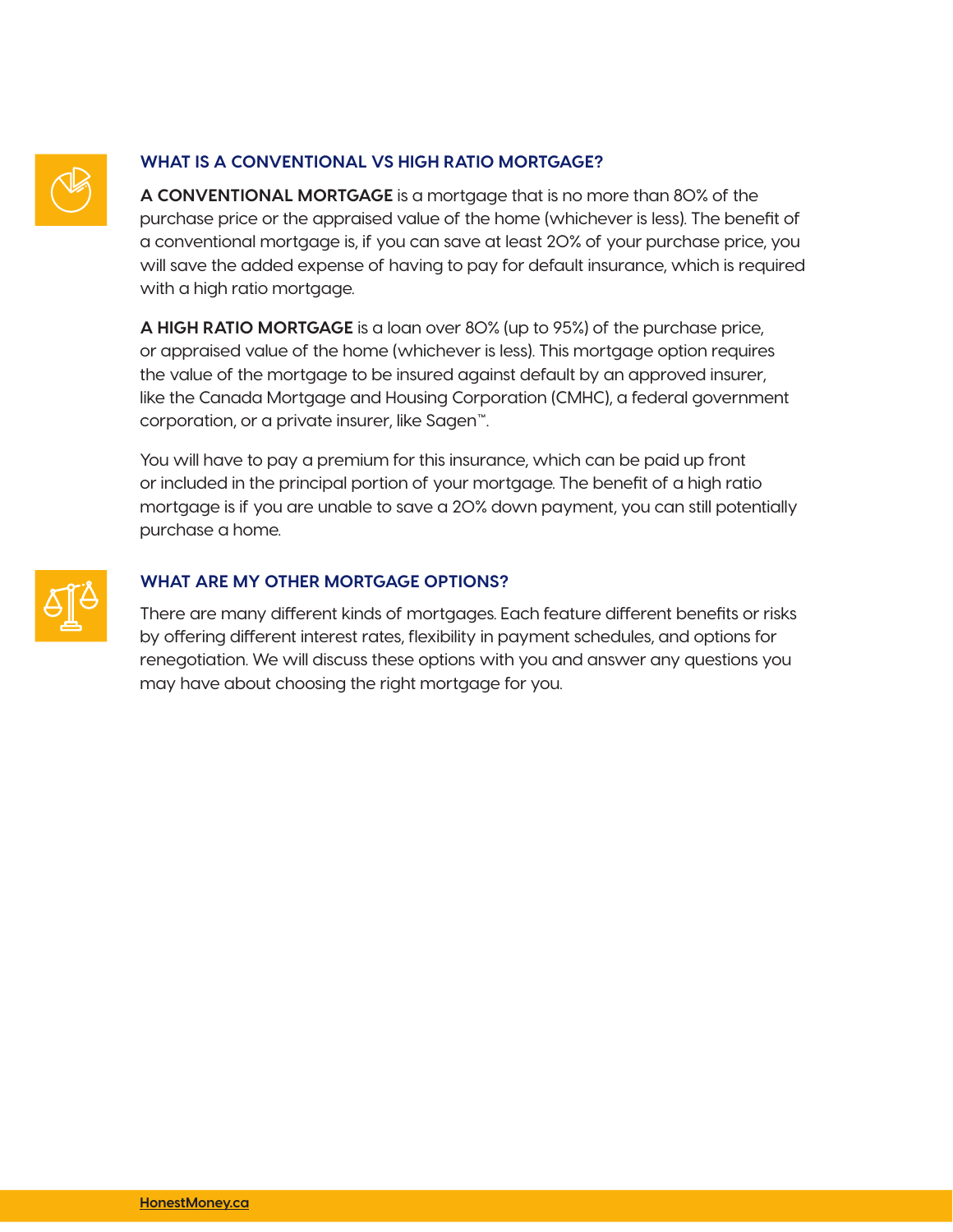# Mortgage basics.

The chart below outlines the features and benefits of your mortgage options. A credit union Mortgage Specialist can help you determine which options are best suited for your needs based on a full assessment of your current financial situation and future goals.

| <b>TYPE</b>                                                                   | <b>FEATURE</b>                                                                                              | <b>BENEFIT</b>                                                                                                                                                                                                                                                                                                                                                                                                                                                                                                                                                                                                                                                                                                 |
|-------------------------------------------------------------------------------|-------------------------------------------------------------------------------------------------------------|----------------------------------------------------------------------------------------------------------------------------------------------------------------------------------------------------------------------------------------------------------------------------------------------------------------------------------------------------------------------------------------------------------------------------------------------------------------------------------------------------------------------------------------------------------------------------------------------------------------------------------------------------------------------------------------------------------------|
| <b>Fixed Rate</b><br>Mortgage                                                 | Interest rate<br>locked for the<br>term of the<br>mortgage.                                                 | Security and peace of mind.                                                                                                                                                                                                                                                                                                                                                                                                                                                                                                                                                                                                                                                                                    |
|                                                                               |                                                                                                             | The interest rate will not increase over the term of the mortgage. Regularly<br>scheduled payments do not change. If the interest rate goes down, you risk paying<br>more interest over the term of your mortgage.                                                                                                                                                                                                                                                                                                                                                                                                                                                                                             |
| <b>Variable Rate</b><br>Mortgage                                              | Interest rate<br>changes with<br>the market.                                                                | Low interest rate.<br>Potential interest savings.                                                                                                                                                                                                                                                                                                                                                                                                                                                                                                                                                                                                                                                              |
|                                                                               |                                                                                                             | If interest rates go down, you could pay off your mortgage faster. If interest<br>rates go up, you risk paying more interest over the term of the mortgage. With<br>an uncapped (adjustable rate) mortgage, your monthly payment will fluctuate<br>with prime rate. With a capped (variable rate) mortgage, your monthly payment<br>doesn't change when prime rate changes. The only exception is when rates soar<br>so much that you're not paying all the interest. Then the payment generally rises to<br>cover the interest due. With a capped mortgage, the rate will fluctuate depending<br>on the market but will never exceed a maximum rate established when you<br>originally take out the mortgage. |
| Open Mortgage                                                                 | Pay off your<br>mortgage at<br>any time without<br>penalty.                                                 | Flexibility. Short-term option.                                                                                                                                                                                                                                                                                                                                                                                                                                                                                                                                                                                                                                                                                |
|                                                                               |                                                                                                             | An open mortgage offers flexibility to pay off your mortgage in part, or in full,<br>at any time without penalty. It also allows you to renegotiate your term at any<br>time. This option comes at a higher interest rate and therefore is usually only<br>considered for the short-term. This could be a great option if you plan to sell<br>again in the short-term.                                                                                                                                                                                                                                                                                                                                         |
| Closed<br>Mortgage                                                            | Cannot pay off<br>your mortgage<br>without penalty.                                                         | Lower interest rate. Long-term option.                                                                                                                                                                                                                                                                                                                                                                                                                                                                                                                                                                                                                                                                         |
|                                                                               |                                                                                                             | A closed mortgage does not offer the flexibility to pay off or renegotiate<br>your mortgage at any time. However, you do receive a lower interest rate<br>reducing the overall interest cost of your mortgage over the term.                                                                                                                                                                                                                                                                                                                                                                                                                                                                                   |
| Mortgage<br>Secured Line of<br>Credit/Home<br><b>Equity Line of</b><br>Credit | Use the equity<br>in your home to<br>secure up to 80%<br>of the purchase<br>price of value of<br>your home. | Low interest rate. Flexibility.                                                                                                                                                                                                                                                                                                                                                                                                                                                                                                                                                                                                                                                                                |
|                                                                               |                                                                                                             | This is a great option for anyone who is confident in their ability to manage<br>the line of credit responsibly and anyone who can ensure that a payment<br>schedule will be put in place to manage the funds. Funds can be used for any<br>reasonable purchase, such as home renovations, a new car, etc.                                                                                                                                                                                                                                                                                                                                                                                                     |
| <b>Collateral</b><br>Mortgage/<br><b>Collateral</b><br>Charge<br>Mortgage     | Register your<br>mortgage for up<br>to 125% of the<br>value of your<br>home<br>at closing.                  | Access to more funds after closing<br>without extra costs.                                                                                                                                                                                                                                                                                                                                                                                                                                                                                                                                                                                                                                                     |
|                                                                               |                                                                                                             | A collateral charge mortgage generally makes it easier to refinance by avoiding<br>legal costs. It doesn't allow a lender to change a fixed rate or the discount on a<br>variable-rate mortgage. However, it does allow the lender to change the rate<br>if you ask for more money later or if you have a line of credit portion with a<br>floating rate.                                                                                                                                                                                                                                                                                                                                                      |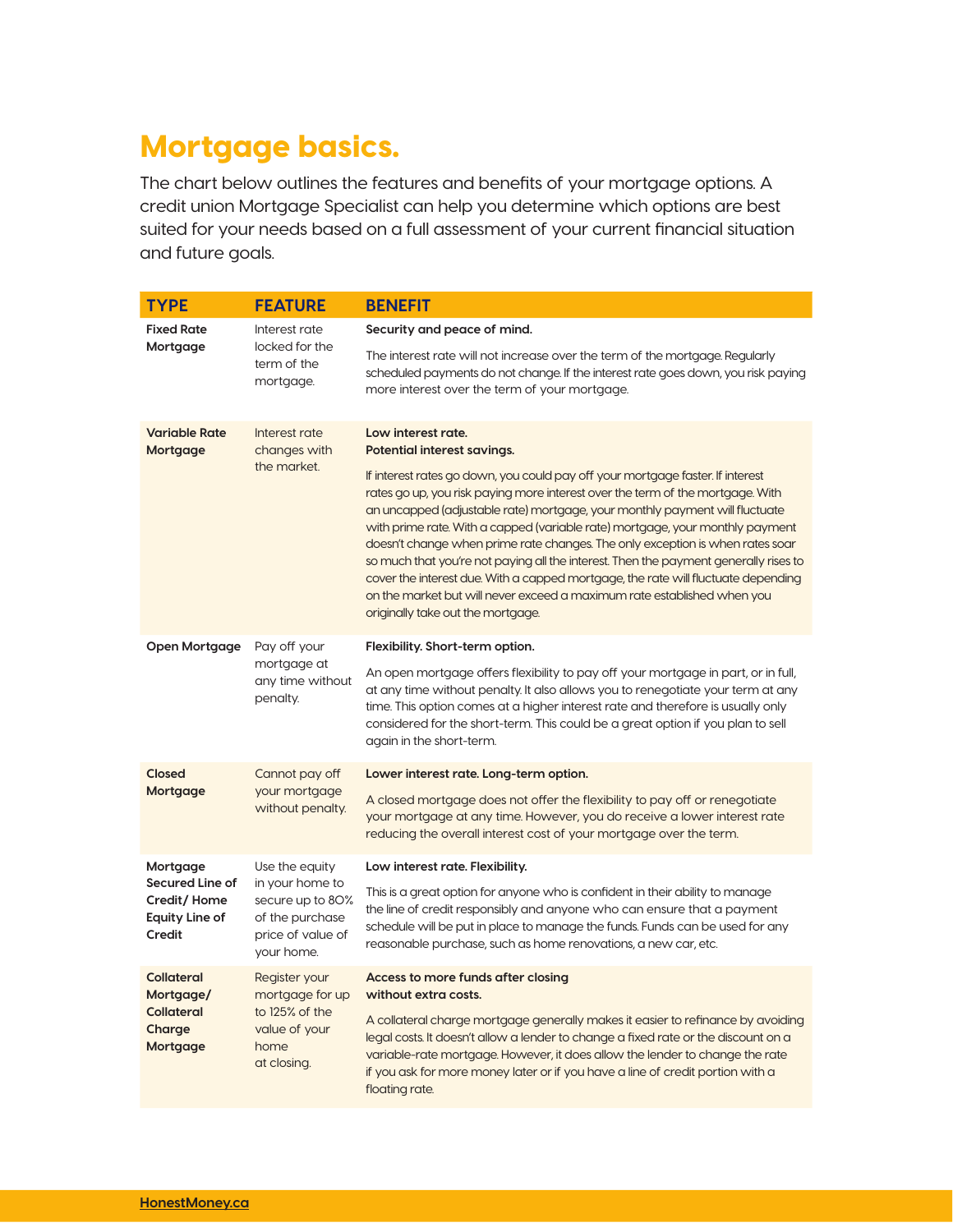# Home financing cost checklist.

| <b>REAL HOME FINANCING COST CHECKLIST</b>                                                                                                                     |            |  |  |
|---------------------------------------------------------------------------------------------------------------------------------------------------------------|------------|--|--|
| Home purchase price                                                                                                                                           | \$         |  |  |
| HST (if applicable)                                                                                                                                           | \$         |  |  |
| Deposit (paid when you sign the offer)                                                                                                                        | \$         |  |  |
| Appraisal fee (if applicable)                                                                                                                                 | \$         |  |  |
| Estoppel certificate fee (for condominium/strata unit)                                                                                                        | \$         |  |  |
| Home inspection fee                                                                                                                                           | \$         |  |  |
| Water quality test fee                                                                                                                                        |            |  |  |
| Land registration fee                                                                                                                                         | \$         |  |  |
| Legal fees and disbursements                                                                                                                                  | \$         |  |  |
| Mortgage loan insurance premium (required if your down payment is less<br>than 20% and can be included in your mortgage)                                      | \$         |  |  |
| Prepaid property taxes and/or utility bill adjustments                                                                                                        | \$         |  |  |
| Property insurance                                                                                                                                            | \$         |  |  |
| Survey or certificate of location cost                                                                                                                        | \$         |  |  |
| Title insurance                                                                                                                                               | \$         |  |  |
| Deed transfer tax                                                                                                                                             | \$         |  |  |
| Interest adjustment costs                                                                                                                                     | \$         |  |  |
| Bridge financing (if applicable: used if your home purchase closes before the<br>sale of your current home or to finance a land purchase if you are building) | \$         |  |  |
| Appliances                                                                                                                                                    | \$         |  |  |
| Gardening equipment                                                                                                                                           | \$         |  |  |
| Snow-clearing equipment                                                                                                                                       | \$         |  |  |
| Window treatments                                                                                                                                             | \$         |  |  |
| Decorating materials                                                                                                                                          | \$         |  |  |
| Hand tools                                                                                                                                                    | \$         |  |  |
| Dehumidifier                                                                                                                                                  | \$         |  |  |
| Moving expenses                                                                                                                                               | \$         |  |  |
| Renovations or repairs                                                                                                                                        | \$         |  |  |
| Service hook-up fees                                                                                                                                          | \$         |  |  |
| Condominium fees                                                                                                                                              | \$         |  |  |
| <b>MONTHLY EXPENSES</b>                                                                                                                                       |            |  |  |
| Mortgage payment                                                                                                                                              | \$         |  |  |
| Mortgage insurance                                                                                                                                            | \$         |  |  |
| Property taxes                                                                                                                                                | \$         |  |  |
| Property insurance                                                                                                                                            | \$         |  |  |
| School taxes                                                                                                                                                  | \$         |  |  |
| Utilities (heat, power, water, telephone, cable, internet, etc.)                                                                                              | \$         |  |  |
| Maintenance and upkeep                                                                                                                                        | \$         |  |  |
|                                                                                                                                                               | \$<br>0.00 |  |  |